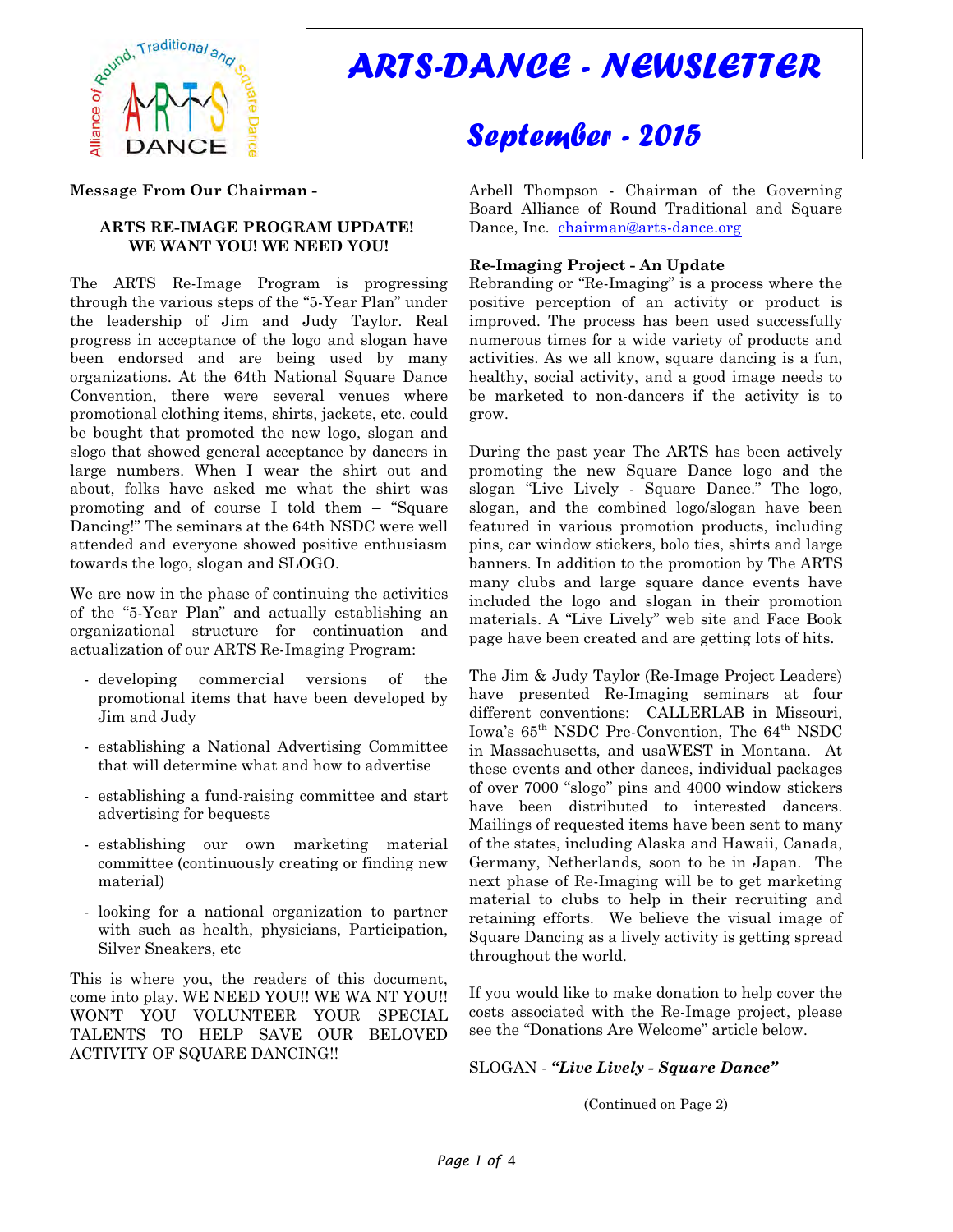LOGO -



Both are available at:<http://www.arts-dance.org/>

Various color schemes and sizes for the logo may be chosen. The various color schemes are available at: [http://www.squaredance.bc.ca/Clip\\_Art/logos.shtml](http://www.squaredance.bc.ca/Clip_Art/logos.shtml)





## **Publicity Efforts -**

We are asking you to help "spread the word" to all corners of the square dace activity. A concerted effort by all of us will help establish this new vision as the symbols of the square dance brand. All clubs, associations, festivals, and other organizations are encouraged to use the new slogan and logo in all advertizing and promotion. Marketing experts agree that consistent and repeated use of a logo and slogan will help to establish the new "Square Dance Brand."

If you are interested in helping or learning more, please contact Executive Director, Jerry Reed at: [ExecutiveDirector@arts-dance.org](mailto:ExecutiveDirector@arts-dance.org)



## **Dancing Fact Sheet -**

Looking for information to help you promote our dance activity? The focus of the FACT SHEET is to help those who deal with the media to inform them dancers know full well - this is a terrific activity with multiple benefits.

Please take a look at the Fact Sheet. Click on "Dance Fact Sheet" on the ARTS Web Site: <http://www.arts-dance.org/>

| 2015/2016 Officers                                                                                                                                                                                                                                    |
|-------------------------------------------------------------------------------------------------------------------------------------------------------------------------------------------------------------------------------------------------------|
| During the 2015 ARTS meeting in<br>Springfield, MA the Board elected the<br>following Officers.                                                                                                                                                       |
| Congratulations to the new Officers<br>and we look forward to another year.<br>Chairman<br>- Arbell Thompson<br>Vice Chairman<br>- Betsy Gotta<br>- Cathy Smith<br>Secretary<br>- Edythe Weber<br>Treasurer<br><b>Executive Director - Jerry Reed</b> |

## **2016 ARTS Trail End Dance -**

We will be hosting a Trail End Dance on Wednesday, June 22, 2016, prior to the  $65<sup>th</sup>$  NSDC in Des Moines, IA. Betsy & Roy Gotta will coordinate the callers and cuers and will serve as MC. This dance will offer both squares and rounds and promises to be one of the best of the Pre-Convention dances.

## **ARTS Email Tree -**

The ARTS has established an electronic system to disseminate information to dancers in the activity. Email tree representatives have agreed to serve as contact points for the ARTS Email Tree.

The system works as follows: 1) Information will be sent to the Email Tree Representatives (Reps), 2) The Email Reps will send the information to the people on their mailing list, 3) These people will send the information to the people on their mailing list, 4) The process will continue until the information is delivered to the dancers in the local clubs.

We welcome and value your comments. If you would like to help, please contact the Executive Director, Jerry Reed at[:ExecutiveDirector@arts-dance.org](mailto:ExecutiveDirector@arts-dance.org)

## **Donations Are Welcome**

The ARTS has invested over \$1,000.00 in the Re-Image Project. We have distributed Live Lively pins and window stickers at no charge. We always welcome donations to help with this project and other ARTS activities. If you would like to help, please send donations to **ARTS Treasurer, Edythe Weber: 1316 Middlebrook Drive, Liberty, MO 64068-1941.** Please make checks payable to: "The ARTS."

For additional information contact Jerry Reed: [ExecutiveDirector@arts-dance.org](mailto:ExecutiveDirector@arts-dance.org)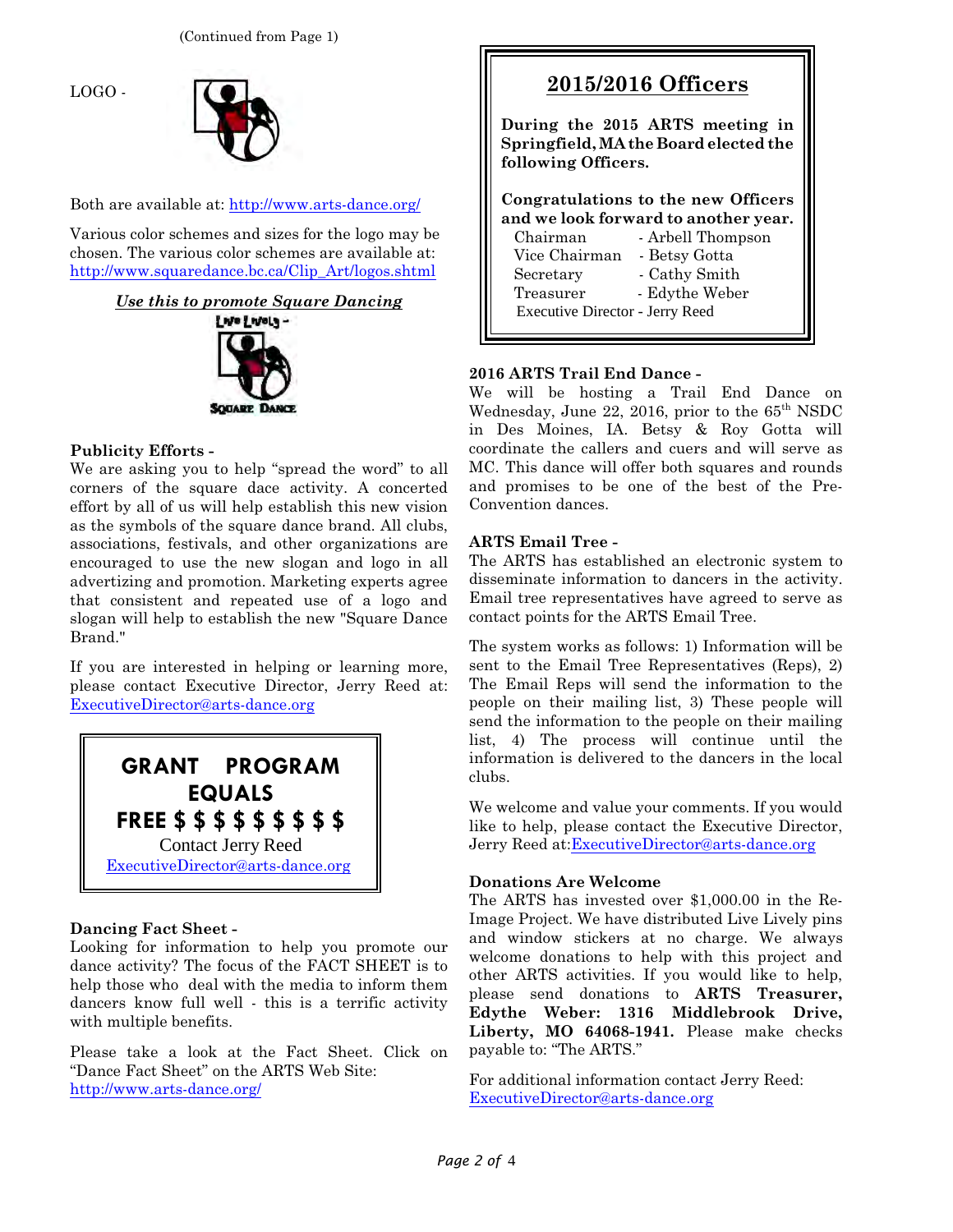#### **Patron Of The ARTS Award** -

The ARTS Board has approved creation of the Patron Of The ARTS Award to recognize people in the dance activity who have provided outstanding or continuing support of the ARTS or the activity. More information and nomination form are available on the ARTS web site: [www.arts-dance.org](http://www.arts-dance.org)

Please take a look and nominate someone you believe is deserving this high honor. For more information, please contact the Executive Director, Jerry Reed at: [ExecutiveDirector@arts-dance.org](mailto:ExecutiveDirector@arts-dance.org)

#### **ARTS-DANCE - Education Grant Program -**

Our Educational Grant Program was established, to encourage any of the various dance organizations to conduct Educational Seminars to help inform and educate attendees about various topics related to the activity and help promote ARTS-Dance. In addition to the other topics, the seminars MUST also cover who and what ARTS is and its goals and accomplishments. A Grant of up to \$200.00 (or up to 50% of the costs, whichever is less) is available to cover the costs to present a seminar. This can be a method to introduce ARTS to the dancing community, and further familiarize others with ARTS accomplishments and programs.

Applicants will complete the Educational Grant Form, available from the ARTS-Dance web site: [www.arts-dance.org](http://www.arts-dance.org). The application must be submitted to the ARTS Executive Director at 943 Tamarind, Rockledge FL 32955, or Email: [ExecutiveDirector@arts-dance.org](mailto:ExecutiveDirector@arts-dance.org) and must be received at least 60 days prior to the event.

## **ARTS-Dance and National Conventions -**

The ARTS supports the annual NSDC, the USAWest convention, we ask that you support them also.

## **2016 Annual ARTS Meeting -**

The 2016 ARTS meeting will be held on Sunday, June 26, 2016 immediately following the  $65<sup>th</sup>$  NSDC in Des Moines, IA. Minutes of past meetings are posted on the ARTS web site. All dancers are invited to attend. For information about future meetings contact [ExecutiveDirector@arts-dance.org](mailto:ExecutiveDirector@arts-dance.org)

## **Facebook Account -**

The ARTS has established a Facebook account at: https://www.facebook.com/pages/ARTS-Dance/13344 6550028310?ref=ts&fref=ts For more information contact Jim Weber at: [webmaster@arts-dance.org](mailto:webmaster@arts-dance.org)

## **Become A Member -**

Please consider joining as a Member. Individual Membership \$25.00.

#### **Amazon Smile - Easy Way to Donate!**

A major source of operating funds for non-profit organizations is donations. The ARTS is no different. We have been fortunate over the years to have received donations from many concerned dancers and dance organizations. There is a continuing need for financial assistance.

The vast majority of work by the ARTS is done by volunteers. This reduces overall operating costs, however, there are some expenses which must be covered by donations. These expenses consist primarily of Education Grants and other grants to worthy projects which have been reviewed and determined to be of substantial benefit to the dance activity.

The ARTS has been approved to receive donations through the Amazon Smile web site. The following are features of this donation program:

## *You shop and Amazon Donates -*

Amazon donates 0.5% of the price of your eligible AmazonSmile purchases to the charitable organization of your choice.

AmazonSmile is the same Amazon you know. Same products, same prices, same service.

Support The ARTS by doing your shopping at smile.amazon.com

To sign up to begin having your Amazon purchases qualify for donations to the ARTS simply take the following steps:

- 1) Go to the AmazonSmile web site: <https://smile.amazon.com/>
- 2) Enter your email address
- 3) If you do not have an AmazonSmile account create an account
- 4) If you have an AmazonSmile account Enter password
- 5) Sign in to your AmazonSmile account
- 6) Verify the "Supporting" organization is: "Alliance Of Round Traditional and Square - Dance Inc"
- 7) Purchase products as you normally do

We thank you for your support.

*2016 ARTS Meeting* Sunday, June 26, 2016 Des Moines, IA